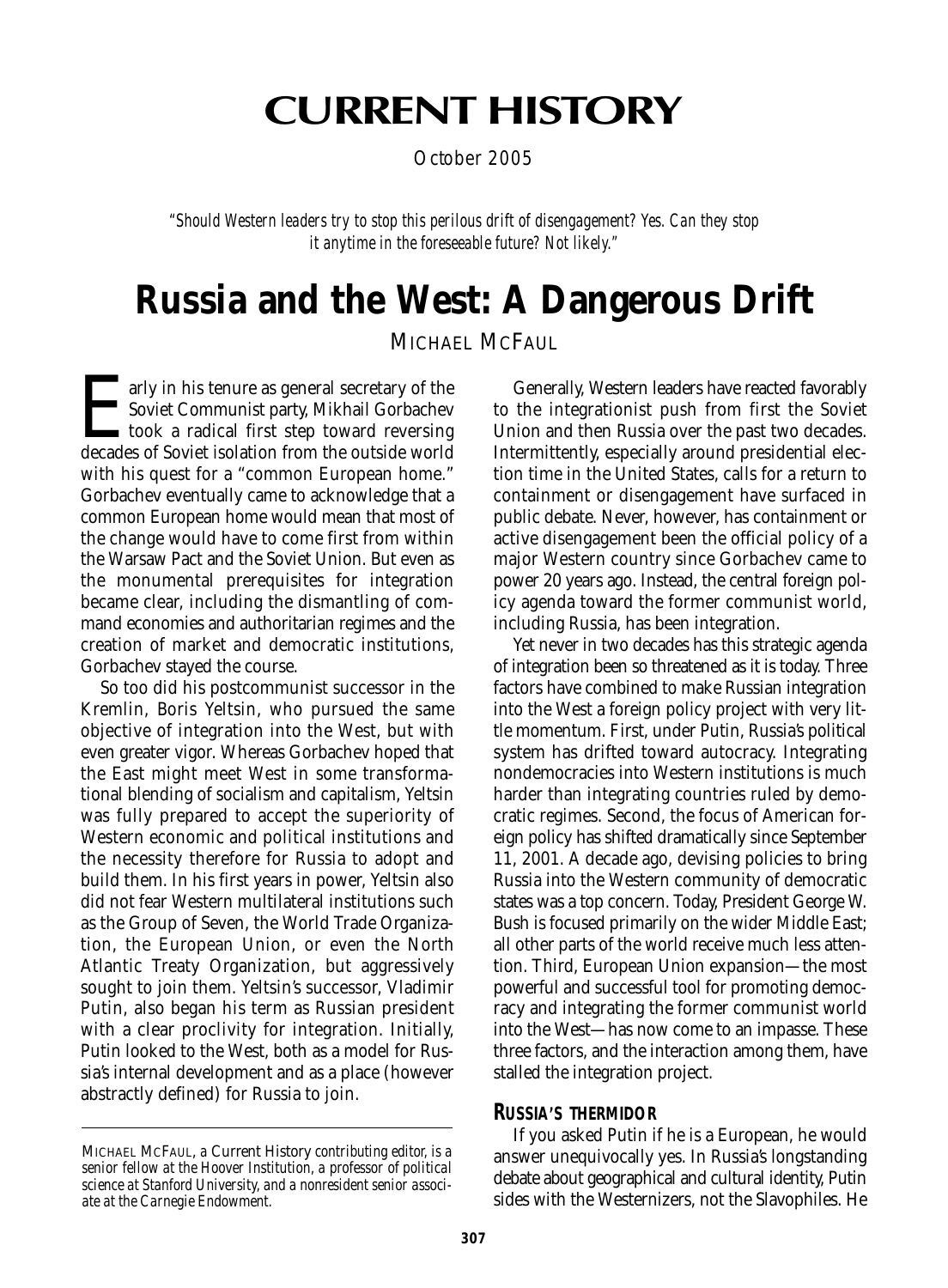speaks German, not Chinese or Arabic. He truly believes that his model of economic development is a Western model, not an Asian or uniquely Russian model. He has never espoused the construction of a political system that he considers an alternative to democracy. As president, Putin has courted cordial relations with nearly all nations in the world, but he has devoted particular attention to developing bilateral ties with the large countries of Europe. Especially after 9-11, Putin has framed world politics as a competition between the "civilized" West and Islamic terrorists.

At the same time, and in contrast to both Gorbachev and Yeltsin, Putin has not defined integration into the West as the central objective of his presidency. Instead, after taking office in the spring of 2000, Putin made the rebuilding of the Russian state his primary goal. After a decade of revolutionary turmoil, this mission was inevitable. However unintended, Gorbachev's reforms eventually unleashed major political, economic, and social upheaval in the Soviet Union and then Russia. In scale and scope,

these changes rivaled the "great" revolutions in France at the end of the eighteenth century and in Russia at the beginning of the twentieth century.

There was nothing great about these changes, how-

ever, for most Russian citizens. As in all major revolutions, this period of upheaval exposed the average Russian to immense economic uncertainty and physical insecurity when the Soviet and the Russian state essentially collapsed. Thus, by the end of the 1990s the Russian revolution had reached a period equivalent to the Thermidor in France, a moment when society had tired of revolutionary change and yearned for the restoration of stability.

Society's demand for stability and security spiked in the fall of 1999 after terrorist attacks against Russian civilians, and Putin understood these circumstances. First as prime minister, then as president, he reacted swiftly and forcefully to Chechen insurgents who had invaded the Russian republic of Dagestan. Then he went on the offensive, invading Chechnya in the fall of 1999 and vowing to reaffirm the power of the Russian state in this most anarchic part of the Russian Federation. This objective—the restoration of order through the strengthening of the Russian state—has become the defining theme of Putin's presidency. Without question, by the end of the 1990s, Russia was in dire need of a more effective state, and Putin correctly diagnosed the problem. The vacuum that had been created by the Soviet Union's collapse in 1991 had to be filled. As a soberminded, tough-sounding former KGB officer, Putin seemed to many Russians like the man for the job.

#### **SLIDING TOWARD AUTOCRACY**

Putin, however, has a flawed and outdated theory of state building, one that also has had major side effects, first for Russian democracy and later for Russian capitalism. Putin may think of himself as a European who looks to the West—not the East or South—for cultural identification if not even inspiration, but his ideas about the state were formed much more by his own professional background and historical experience than by any Western political model or treatise.

At its core, Putin's strategy for strengthening the state has focused primarily on eliminating checks and balances on presidential power, rather than strengthening the effectiveness of state institutions. Putin wrongly equates democracy with weakness and centralized authority with powerful rule. Conse-

*The best that might be hoped for is engagement and integration of Russians, not Russia, into Western institutions.*

quently, he has devoted tremendous time and energy to weakening or eliminating every independent source of political power within the Russian political system. Putin did not inherit a consolidated democracy when

he became president in 2000, and he has not radically violated the 1993 constitution, cancelled elections, or arrested hundreds of political opponents. Russia today remains much freer and more democratic than the Soviet Union. However, if the formal institutions of Russian democracy remain in place, the actual democratic content of these institutions has eroded considerably on Putin's watch.

Putin has effectively seized control of all national television networks, emasculated the power of the Federation Council (Russia's upper parliamentary house), tamed regional barons who once served as a potent balance to Yeltsin's presidential rule, arbitrarily used the law to jail or chase away political foes, removed candidates from electoral ballots, harassed and arrested leaders of nongovernment organizations, and weakened Russia's independent political parties. In the wake of the horrific terrorist attack in Beslan in September 2004, Putin announced plans for further centralizing political power in Russia, floating the idea that governors should be appointed rather than elected, and that all, not just half, the members of the Duma (the parliament's lower house) should be chosen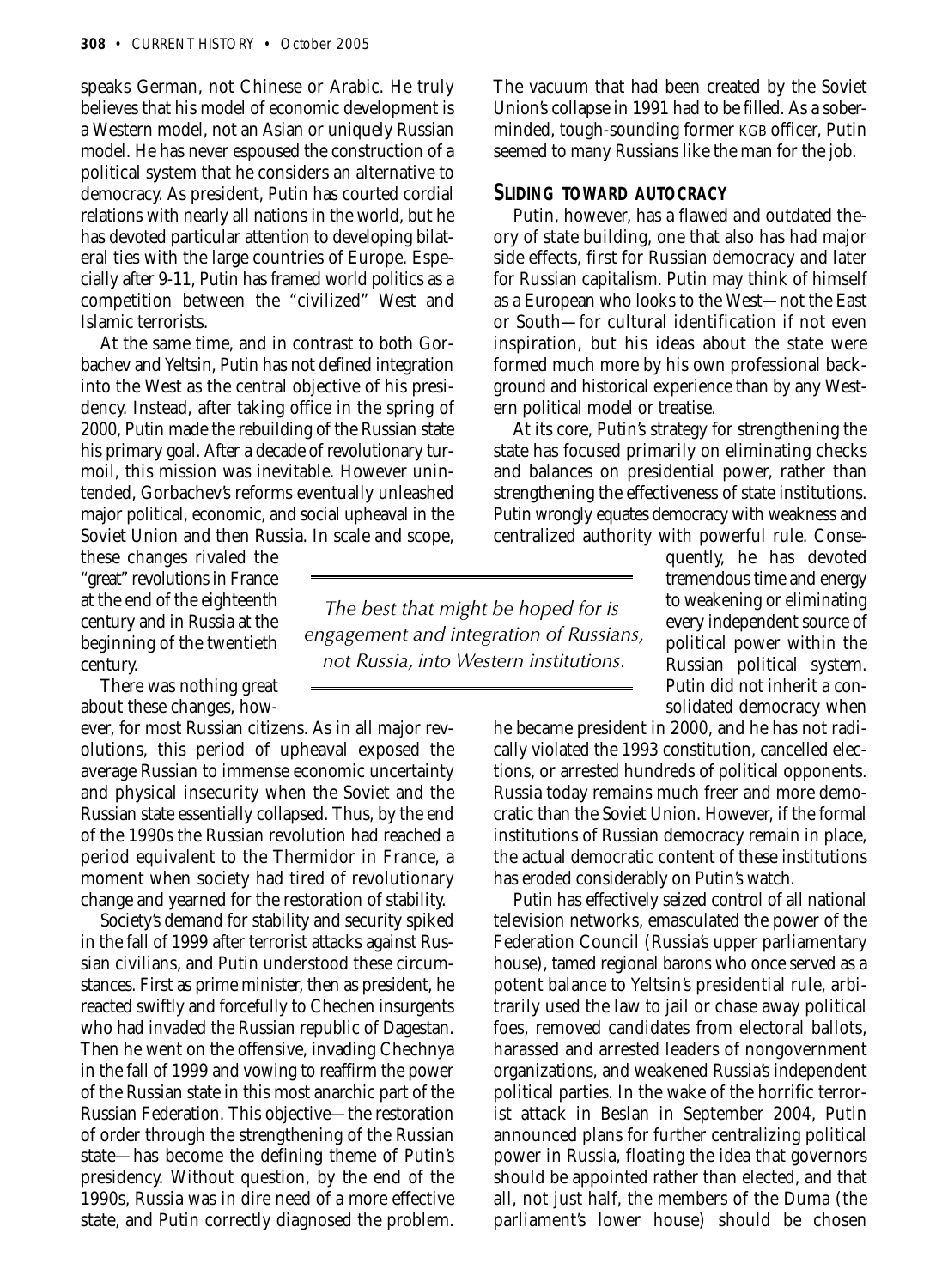through proportional representation. Both changes, which were eventually implemented, strengthen the power of the president and weaken even further the power of the parliament and the governors.

At the same time, Putin has increased the role of the Federal Security Service (FSB, the successor to the KGB) in governing Russia, and he has arbitrarily wielded state authorities such as the courts, tax inspectors, and police for political ends. Today, power is more concentrated in the office of the president than at anytime in Russia's post-Soviet history. The Russian polity has considerably less pluralism in 2005 than it did in 2000. In addition, the human rights of individual Russian citizens are less secure today than when Putin came to power.

#### **HEADED FOR A FALL?**

In the first years of Putin's political "reforms," the economy grew at a rapid pace and public opinion polls reflected a sense of stability within society. Over time, however, the limits of Putin's strategy for state building have become increasingly apparent. Although there is a correlation between Putin's political changes and economic growth, the causation is much more difficult to discern. Economic growth began before Putin's political changes were implemented, spurred first by devaluation of the ruble in 1998 and then by rising oil prices. Some have posited that Putin's autocratic ways, however bad for democracy, have nonetheless created an atmosphere of stability for investors, both domestic and foreign. But the manner in which the state seized the assets of oil magnate Mikhail Khodorkovsky (in parallel to criminal charges brought against the billionaire and his colleagues) undermined any presumption of secure property rights in Putin's Russia. In 2004, capital flight soared back into the tens of billions. According to the head of the Economy Ministry, Russian firms took \$19 billion out of the country in the first quarter of 2005 alone.

Even with oil prices hovering above \$60 a barrel, economic growth sagged in the first quarter of 2005, compelling forecasts for the year to be adjusted downward. A new correlation can now be identified: growing authoritarianism and declining economic growth rates. Whether these two trends are causally related can be determined only with time, but it stands to reason that strengthened rule of law and greater accountability and transparency would foster increased investment and growth.

Nor does the Russian state appear to be any better at providing security than it was five years ago, in particular from Chechen separatists. The siege of the Beslan school last year was the most terrible terrorist incident in Russia since the 1999 attacks, but not the first. The list of victims is as long as it is shocking: 120 hostages died in a standoff at a Moscow theater in October 2002 and more than 270 people, including the Kremlin-backed president of Chechnya, Akhmad Kadyrov, died in eight incidents between December 2002 and May 2004. In June 2004, 92 were killed at a police station. On August 24, 2004, two passenger jets exploded, killing 89. And 10 more people died on August 31, 2004, when a suicide bomber struck outside a subway station in Moscow. Within Chechnya and its neighborhood, smaller-scale terrorist attacks have continued throughout this year.

Against this backdrop of carnage, Russians understandably have begun to doubt the effectiveness of their security forces in carrying out a war on terrorism. Instead of a strong police force, Russians see a corrupt one. Indeed, Putin's move to centralize Russian institutions has done little to reduce graft, and instead has impaired traditional instruments for battling corruption, such as an independent media and genuine opposition political parties. Putin's restructuring has not produced a more effective state, but a weak, corrupt, and unaccountable regime: authoritarianism without authority. It is also now a regime with only one real decision maker— Putin—in a country too big and too complex for one man to handle.

In fact, a series of moves designed to increase the Kremlin's decision-making powers is now showing signs of undermining Putin's own political standing. Former senior government officials in Putin's administration, including most prominently former Prime Minister Mikhail Kasyanov, have openly criticized Putin's ability to lead. Even more ominous are attacks on Putin's leadership from critics on the right, who claim that he is too weak and not authoritarian enough to govern Russia. Public support for Putin's policies, such as his strategy in fighting the Chechen war and his ideas for welfare reform, has fallen considerably, well below majorities. Even his own personal approval rating, rock solid for years, has recently shown signs of slippage. While no one is prepared to forecast exactly how Putin will fall from power, some are now ready to predict that he will fall, an argument that would have been unheard of just a year ago.

If the United States and Europe were fully committed to—and totally focused on—engaging and integrating Russia, the growing autocracy within Russia would make the task much harder. After all, it was internal change toward greater pluralism within the Soviet Union and then Russia that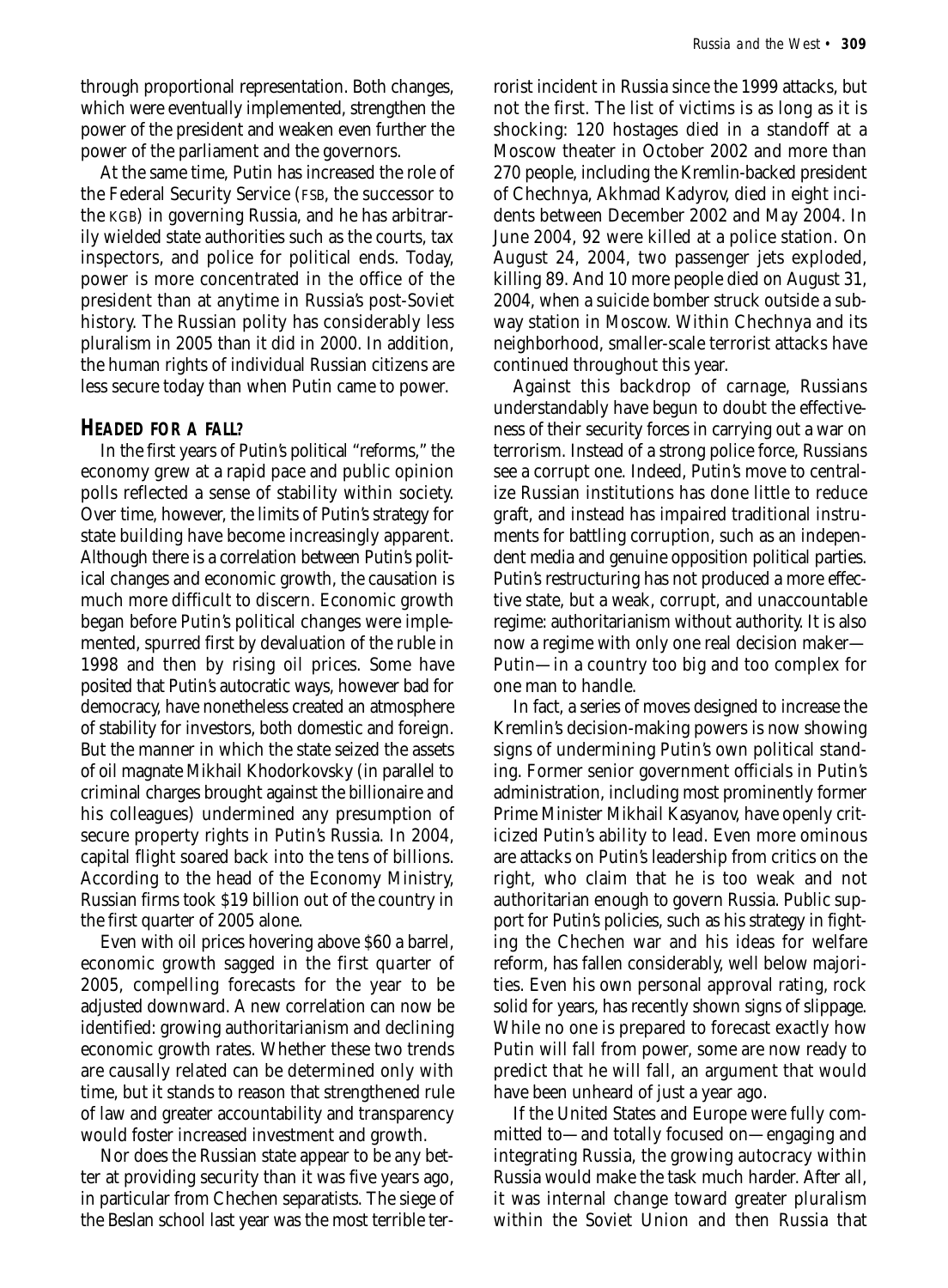prompted a Western policy of increased cooperation with Moscow. It should not be surprising that internal changes within Russia in the opposite direction should have the reverse effect.

The challenge, however, is exacerbated by the fact that the Bush administration and European leaders are not focused on the task of engaging Russia, let alone of bringing Russia into the West's array of multinational institutions. Instead, leaders in Washington and Europe are focused on other security and foreign policy priorities. For many Western leaders, Russia's growing authoritarianism might well be a blessing in disguise, offering them a perfect excuse not to tackle the difficult and complex problem of how to anchor Russia into the West.

### **SHIFTING PRIORITIES IN WASHINGTON**

For the second half of the twentieth century, how to deal with Soviet power and Soviet communism constituted the central problem for American strategic thinking. All other issues in US foreign policy were derivatives of Washington's Soviet policy.

As the Soviet Union collapsed, dealing with Moscow remained the top priority for American foreign policy makers. For the elder Bush and his administration, managing the Soviet dissolution and avoiding conflict within the territory of the former Soviet Union were the primary concerns. In Bill Clinton's first term of office, assisting Russia's process of political and economic transformation was the central objective. By Clinton's second term, priorities had already begun to shift. Issues such as NATO expansion or stopping ethnic cleansing in Kosovo became greater concerns, relegating Russia policy to a second-order issue.

Even when Russia fell from the core to the periphery of America's international concerns, Clinton still remained committed both to constructive engagement as a strategy for dealing with Russia and to integration as the goal of this engagement. The Clinton administration pushed hard to invent new forms of interaction between Russia and NATO, lobbied reluctant members of the Group of Seven to allow Russia to join, and saw Russian accession into the World Trade Organization as both good and inevitable.

As a presidential candidate, George W. Bush declared the approach to Russia by Clinton and Vice President Al Gore a total failure. His central criticism was that the Clinton team had devoted too much time and resources to trying to change Russia internally. Bush's foreign policy advisers, headed by Stanford provost Condoleezza Rice, believed that the best way to repair US-Russian relations was to treat Russia like an international power. They advocated greater focus on the great powers in the world, such as Russia and China, and less attention to "humanitarian concerns" such as Haiti, Somalia, Bosnia, and Kosovo.

Greater attention did not mean a softer line. On the contrary, in reference to both Russia and China, Bush campaign officials promised to depart from the Clinton accommodationist strategy and adhere to a more confrontational approach. With Russia, Bush advisers promised to end the "happy talk" and discontinue the over-personalized approach that they believed Clinton practiced with Yeltsin. They also threatened sanctions if Russia continued to supply Iran with nuclear technologies and pledged to not consider Russian interests in dealing with European security matters.

Once in office, Bush did not make changing Russia internally or integrating Russia into the West core objectives. Instead, obtaining Putin's acquiescence to the abrogation of the Anti-Ballistic Missile treaty was the top priority. This required personal engagement with Putin, which Bush initiated with real success at the first Bush-Putin summit in May 2001.

The bond between Bush and Putin grew even stronger after 9-11. The Russian president was one of the first foreign leaders to call Bush to communicate his full support for the United States and the American people. Putin expressed sympathy as the leader of a country that also had suffered from acts of terrorism against civilians in the nation's capital. Eventually, Putin followed his words of support with helpful policies, including increased direct humanitarian and military aid to the guerrilla Northern Alliance in Afghanistan and acceptance of US air bases in Central Asia. For several months after 9-11, the identification of a new common enemy united the United States and Russia. Joint interests and joint actions, rather than incorporating Russia into Western international institutions, seemed like the more effective path for deepening ties between the two countries. Importantly, this cooperation did not depend on Russian reforms, third countries, or international bureaucrats.

The warm and fuzzy feelings between Washington and Moscow evaporated, however, in the runup to the US-led invasion of Iraq, which Russia opposed. Since then, Bush has asserted three foreign policy priorities: fighting the global war on terrorism, preventing the proliferation of weapons of mass destruction, and spreading liberty. Russia's contribution to the first two priorities is seen by most in the Bush administration as marginal at best. As for spreading liberty, a close relationship with Moscow is a liability, not an asset.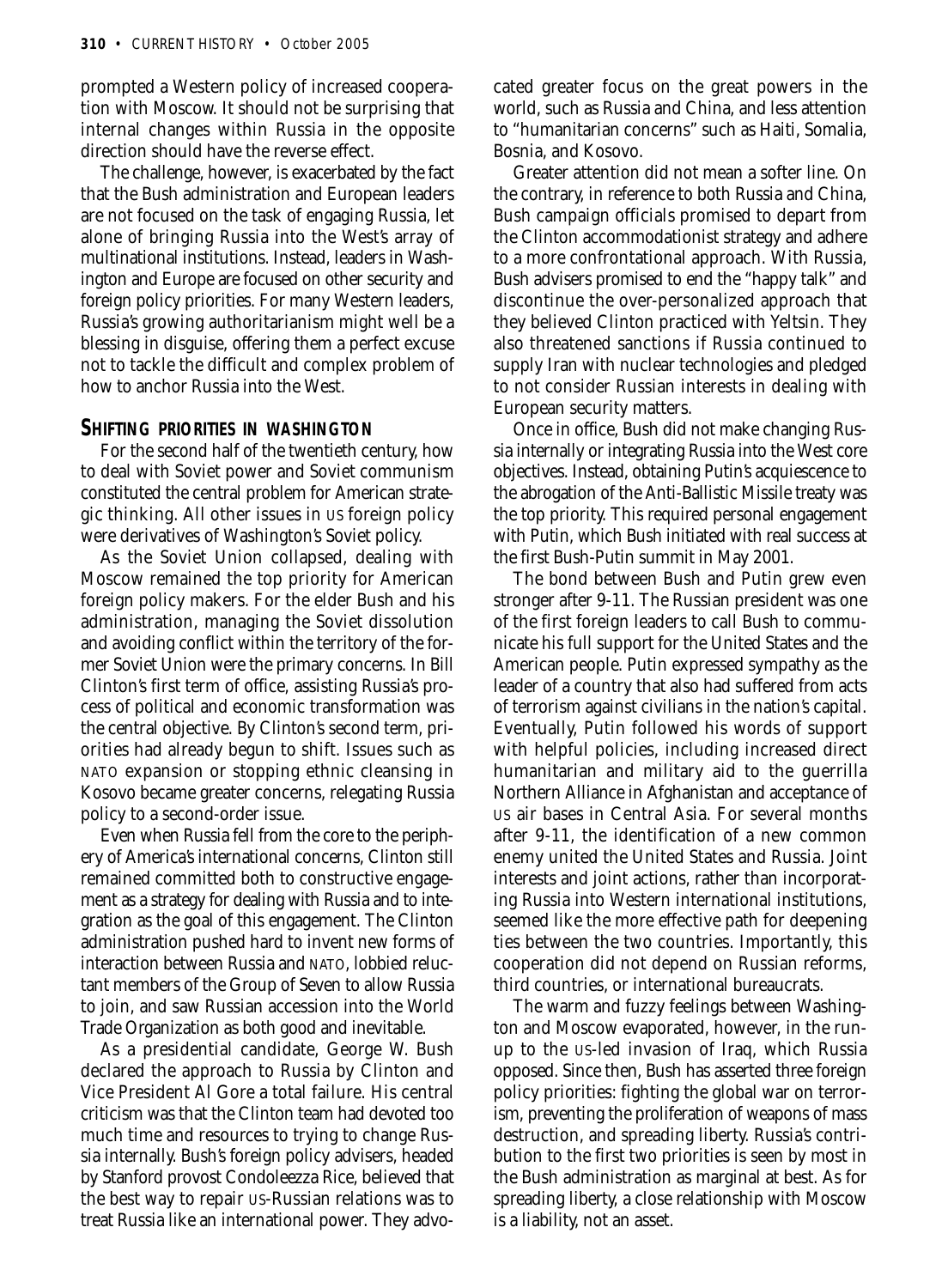The basis on which to deepen US-Russian ties, therefore, is not currently apparent. Bush himself seems disappointed with Putin and his autocratic ways, yet also unsure of how to recalibrate American policy toward Russia at this late stage in his presidency. The current drift in US-Russian relations—stable, but stagnant—seems likely to endure for the remainder of Bush's term in office.

To be clear, the main impetus for the drift in US-Russian relations is not the growing authoritarianism within Russia, but the shifting American foreign policy priorities. Today, the Bush administration has a clear geographic focus when pursuing the war on terrorism, counterproliferation, or democracy promotion: it is the greater Middle East, not Russia or the postcommunist world. For Bush and his senior foreign policy advisers, the magnitude of the problems in Iraq simply eclipses any

time or attention devoted to other issues and places.

After Iraq, Afghanistan, and the greater Middle East, dealing with China as a rising power and repairing relations with allies in

Europe and Asia all rank higher than Russia on Bush's list of foreign policy priorities. The new dynamism in US-Indian relations may even have catapulted this once neglected country above Russia among Bush's priorities in his final years in office. The threat to US-Russian relations is not that Washington will develop a hostile or ineffective policy toward Russia. It is that Washington will develop no policy at all.

#### **EUROPE LOOKS INWARD**

Just as American foreign policy makers have turned their attention way from Russia, so too have European leaders. If American diplomats are focused on the greater Middle East, European diplomats are focused on saving Europe. The "no" votes against the European constitution in France and the Netherlands this spring, followed by a major budget crisis at the European Union summit in June, have rocked confidence in the future of the EU and especially its expansion. For the foreseeable future, the central priority for diplomats in European capitals will be the successful management of this current crisis, not engaging Russia.

No one in either Moscow or Brussels has seriously entertained the idea of Russian membership in the EU within the next few decades. As the recent referenda clearly demonstrated, Brussels has its hands full digesting the EU's 10 new member states. Consideration of even beginning talks about accession for non-EU Balkan states now seems premature, while many consider the agreement to begin negotiations with Turkey also premature if not a mistake entirely. A new amendment to the French constitution, requiring a referendum on any future new EU members, may delay Turkey's membership for decades, if not forever. Any discussion of Russian membership, therefore, is simply naïve.

There was hope in the past of developing some kind of special relationship between Russia and the EU, especially regarding issues of travel and trade. Russian officials decided not to join the EU's new European Neighborhood Policy, believing it was insulting to group a mighty country like Russia with the likes of Morocco or Syria. Instead, a creative yet ill-defined "four spaces" program was invented as a unique mechanism to dock the EU and Russia. To date little has been accomplished under this rubric.

*Bush has asked much of Putin but has been unwilling to give much in return.* With the EU now looking inward rather than outward, there is little reason to anticipate any new developments in the near future. Meanwhile, the Orange

Revolution in Ukraine,

occurring against the backdrop of Russia's autocratic drift, has created a new psychological border for Europe in the east. In the imagination of many, the new border between West and East is now between Ukraine and Russia, even if Ukraine and Russia (let alone Russia and Belarus) share cultural, linguistic, and historical attributes. The Orange Revolution altered Europe's map, pushing Donetsk closer to Paris and St. Petersburg closer to Beijing. Ukraine will not become an EU member for decades, but discussion about Ukraine in the EU (and NATO) is not considered farcical in the way that a similar discussion about Russia is.

In addition, the inclusion into the EU of several former communist countries with long and difficult relations with Russia has already had an impact on the way that Brussels deals with Moscow. For instance, the EU and its high representative for foreign policy, Javier Solana, might have played a much more conciliatory role toward Ukrainian President Leonid Kuchma and his supporters in Russia during the Orange Revolution had Poland not been a member of the EU and Poland's President Alexander Kwasniewski a part of the mediation team in Kiev.

Heads of state in London, Paris, Berlin, and Rome still actively pursue bilateral relations with other countries, including Russia, independent of the EU. But leaders in these four capitals do not share a common strategy toward Russia. Tony Blair